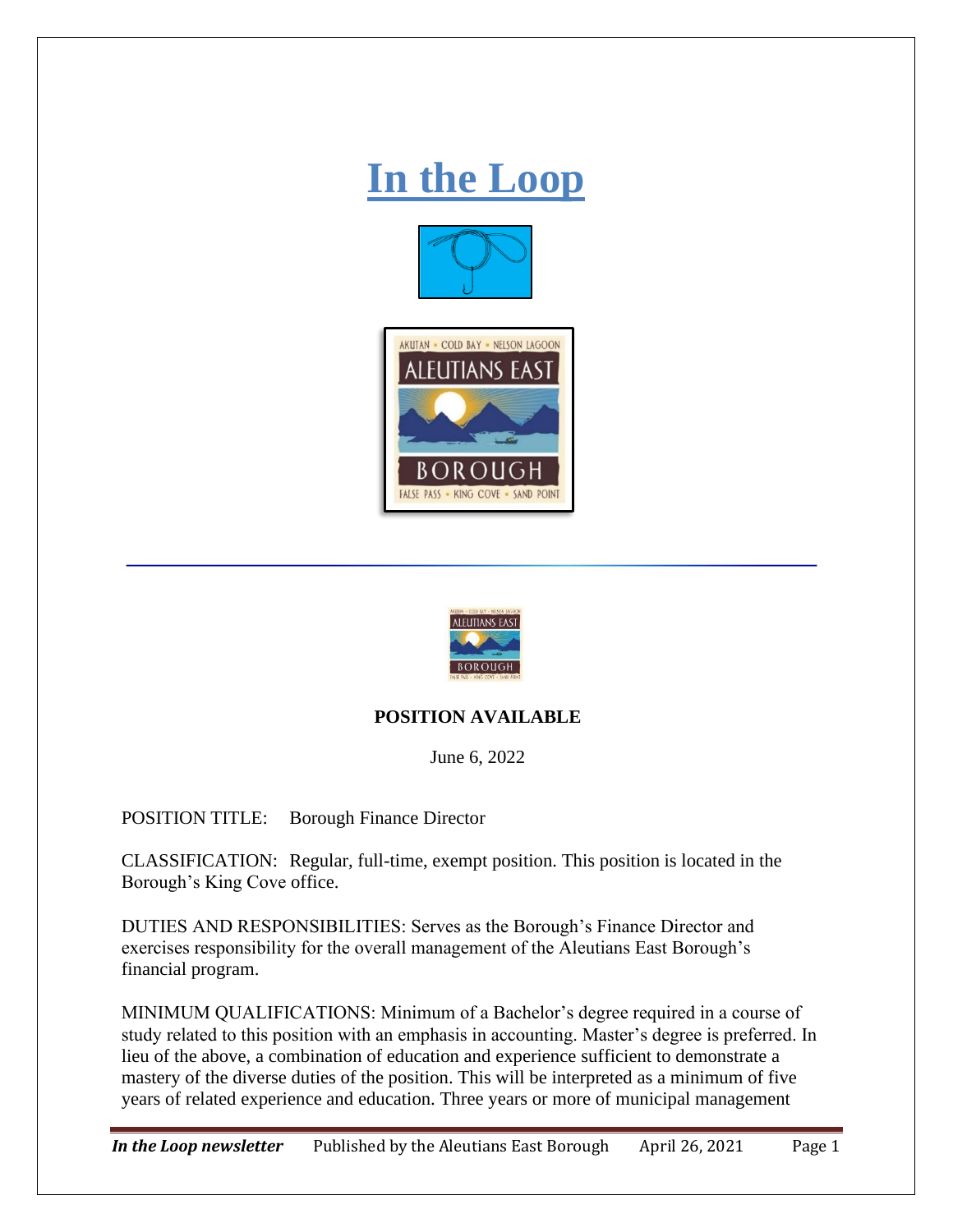experience. Prefer prior experience with an Alaska municipality. The individual will have to have the ability to be bonded.

SALARY: Depends on qualifications and experience plus benefits.

APPLICATIONS: The job description and application are available at [https://www.aleutianseast.org/jobs/aleutians-east-borough-seeking-a-finance-director/.](https://www.aleutianseast.org/jobs/aleutians-east-borough-seeking-a-finance-director/) Interested candidates should complete an Aleutians East Borough Application for Employment and submit a cover letter and resume to:

> Borough Finance Director Search Aleutians East Borough 3380 C Street, Suite 205 Anchorage, AK 99503

Application packets may be hand-carried or mailed to above address, faxed to (907) 276-7569, or emailed to [abailey@aeboro.org.](mailto:abailey@aeboro.org)

For questions, call (907) 274-7555.

CLOSING DATE: Monday, June 20, 2022, or until the position is filled.

## **Note: Incomplete application packets will be summarily rejected.**

The Aleutians East Borough is an equal opportunity employer. All application materials submitted will become public information. In order to complete the application process, applicants will be required to provide written authorization (including identifying information such as social security number and date of birth) to enable the Borough to do a full background check, including but not limited to criminal history and credit history.



*Thank you for reading In the Loop. If you would like to subscribe or unsubscribe, please send an email to [ltanis@aeboro.org.](mailto:ltanis@aeboro.org) For more information about our communities, our people, and our fisheries, please visit us at [www.aleutianseast.org](http://www.aleutianseast.org/) and [www.aebfish.org.](http://www.aebfish.org/) For the latest news, find us on Facebook:*